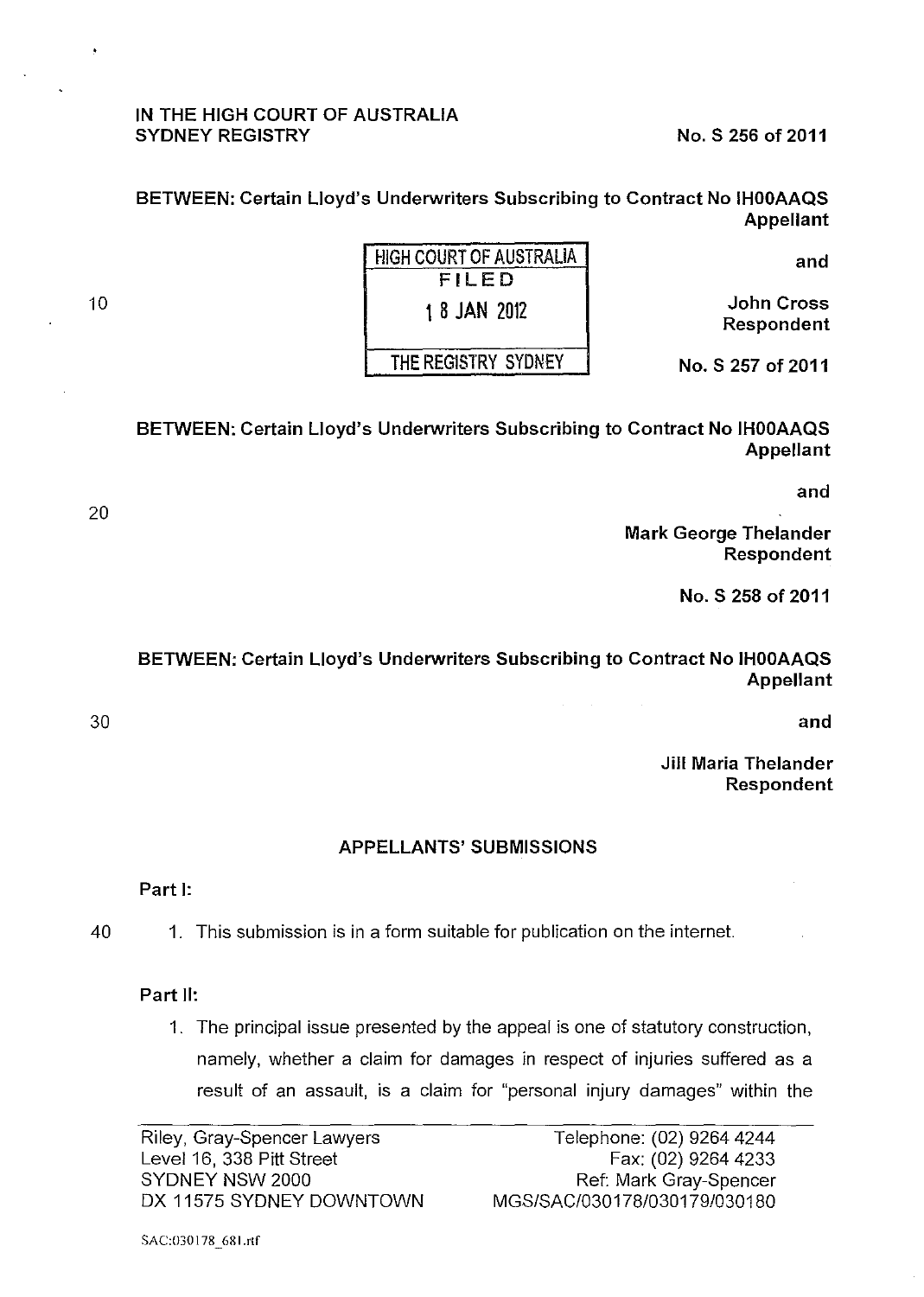meaning of the costs limiting provisions of either section 198D of the Legal Profession Act 1987 (NSW) ("the 1987 Act") or section 338 of the Legal Profession Act 2004 (NSW) ("the 2004 Act"). These limitations upon recoverable costs arise when the amount recovered on a claim for personal injury damages does not exceed \$100,000. The costs are then limited to 20% of the amount recovered or \$10,000, whichever is greater.<sup>1</sup>

- 2. The expression "personal injury damages" was relevantly defined in the 1987 Act until 6 December 2002 to have "the same meaning as in the Civil Liability Act 2002", and from 6 December 2002 was relevantly defined in the 1987 Act to have the same meaning "as in Part 2 of the Civil Liability Act 2002". Similarly, the expression "personal injury damages" in the 2004 Act is relevantly defined to have the same meaning "as in Part 2 of the Civil Liability Act 2002".
- 3. Until 6 December 2002 "personal injury damages" was defined to mean in the Civil Liability Act "damages that relate to the death of or injury to a person caused by the fault of another person". From 6 December 2002 "personal injury damages" was defined to mean in Part 2 of the Civil Liability Act "damages that relate to the death of or injury to a person".
- 4. The central question is whether the expression "personal injury damages" found within either section 198D of the 1987 Act or section 338 of the 2004 Act, is given its meaning by the definition of "personal injury damages" contained in the Civil Liability Act. The Appellant contends that the Civil Liability Act definition provides the meaning of the expression as found in the applicable Legal Profession Act, and that the Respondent's claim is plainly a claim which falls within the definition. However, the Court below held that the Respondent's claim was not a claim within the meaning of the expression because the provisions of Part 2 of the Civil Liability Act do not

-2-

20

30

<sup>&</sup>lt;sup>1</sup> The limitations apply subject to sections 198E to 198G of the 1987 Act, and sections 339 to 341 of the 2004 **Act. So, for example, the limitations do not apply to costs to the extent that recovery of costs from a client is**  provided for by a costs agreement (see section 198E(l) of the 1987 Act, and section 339(1) of the 2004 Act).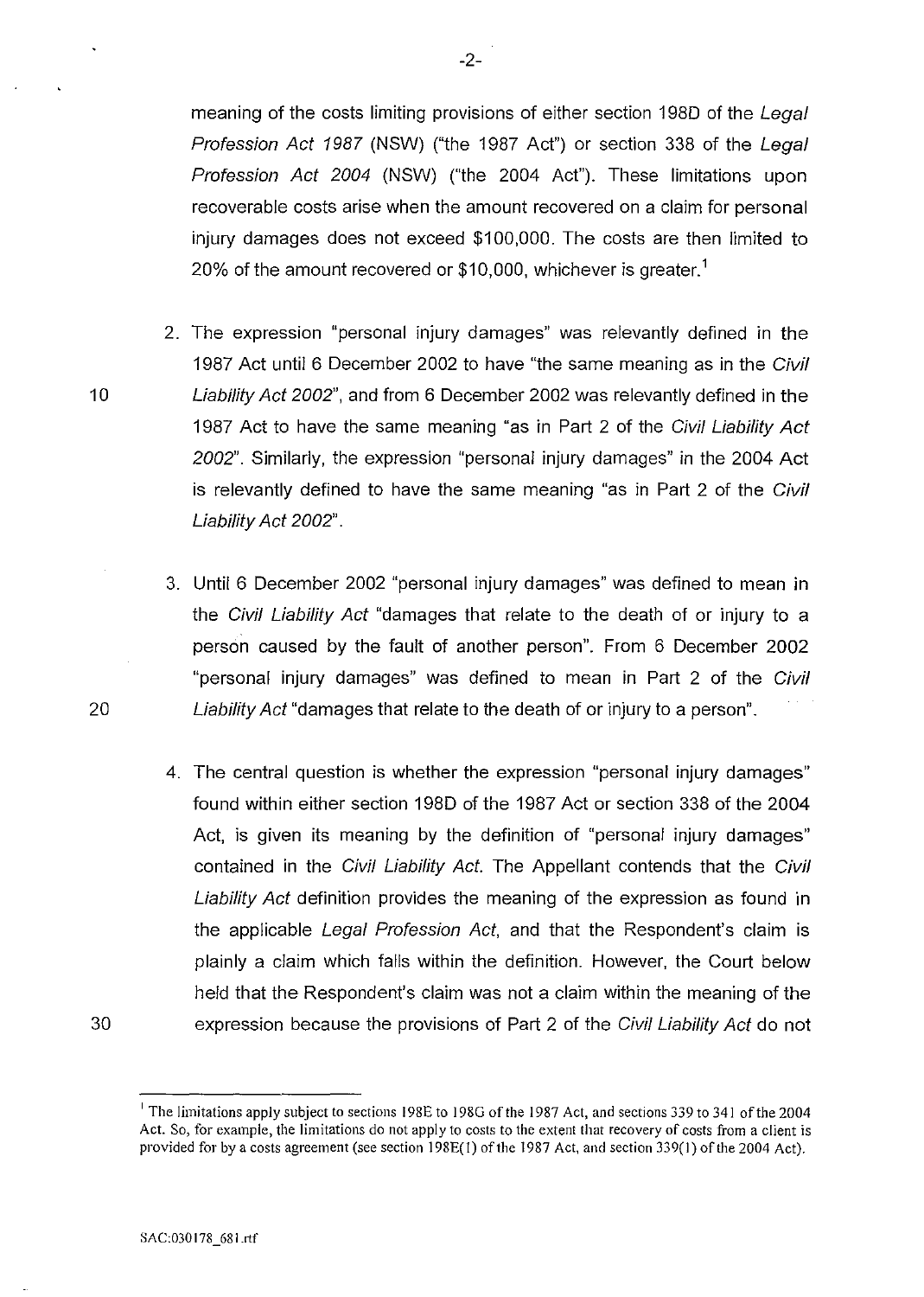operate or apply in respect of claims for damages based on intentional acts done with intent to cause injury.

5. A related issue also arises as to whether the costs limiting provisions of the 1987 Act, or the costs limiting provisions of the 2004 Act, are applicable in respect of the Respondent's costs.

## **Part Ill:**

- 
- 1. The Appellant has considered the operation of section 788 of the Judiciary 10 Act 1903, and does not believe that the appeal involves any matter arising under the Constitution or any matter involving its interpretation, and therefore does not think that any notices need to be given in compliance with section 788.

### **Part IV:**

- 1. The judgment in the Court below has not been reported in the authorized reports, or otherwise. The decision may be cited as: **Cross v Certain Lloyds Underwriters; Thelander v Certain Lloyds Underwriters** [2011] NSWCA 136.
- 20
- 2. The judgment at first instance of Garling DCJ in the District Court of New South Wales (delivered on 22 April 2010) has not been reported, and there is no internet citation available.

#### **Part V:**

1. In January 2001 the Respondent was assaulted by security guards at a hotel (Judgment of the Court below at [4]).

2. In April 2002 the Respondent commenced proceedings against parties 30 other than Australian Venue Security Services Pty Limited ("AVS"), the security company which employed the guards (Judgment on costs at first instance at page 1).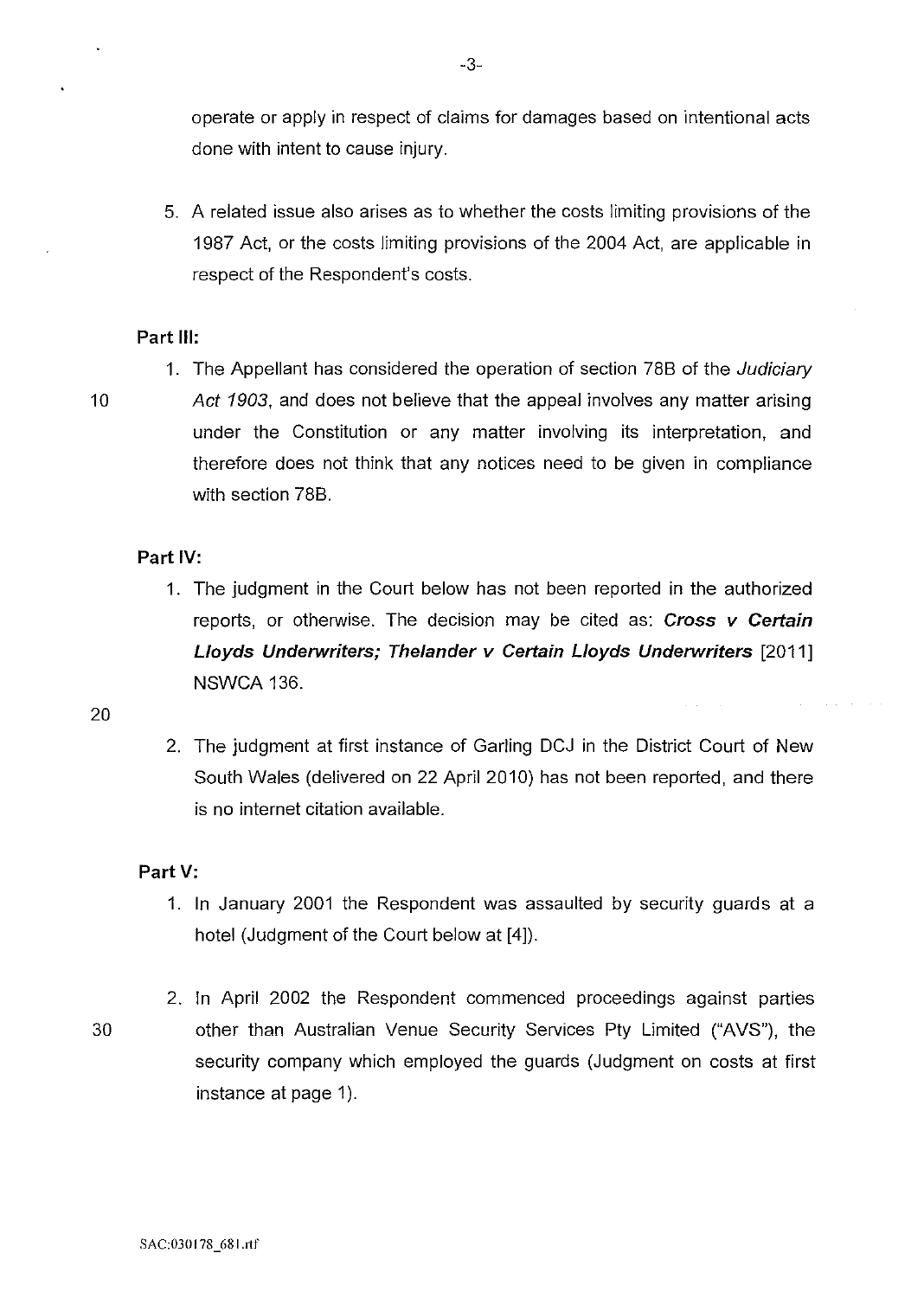- 3. In July 2005 AVS was joined as a defendant to the proceedings (Judgment of the Court below at [8]).
- 4. In February 2007 AVS went into liquidation. The Respondent did not seek leave to proceed against AVS but instead, in about May 2008, the Appellants as the insurers of AVS were joined as defendants to the proceedings (Judgment on costs at first instance at pages 1 and 2).
- 5. On 27 November 2009 the District Court of NSW (Garling DCJ):
- 10 (a) concluded that the Respondent had suffered personal injuries as a result of an assault committed by employees of AVS;

(b) concluded that any verdict for assault resulting in personal injury was covered by the policy of insurance issued by the Appellants to AVS;

(c) entered a verdict for damages in an amount less than \$100,000 against the Appellants; and

(d) reserved all questions of costs (Judgment on liability at first instance at pages 1, 5 & 28).

6. On 22 April 2010 Garling DCJ made orders that:

20 (a) the Appellants pay the Respondent's costs as from 12 July 2005 (when leave was granted to the Respondent to add AVS as a defendant) (Judgment on costs at first instance at page 5); and

> (b) that those legal costs are subject to section 1980 of the Legal Profession Act 1987 (Judgment on costs at first instance page 7).

7. On 1 June 2011 the NSW Court of Appeal set aside order (b) made by Garling DCJ in respect of section 1980, and made a declaration to the effect that the legal costs incurred by the Respondent were not subject to either section 1980 of the Legal Profession Act 1987 or section 338 of the 30 Legal Profession Act 2004 (Judgment of the Court below at [67(5)]).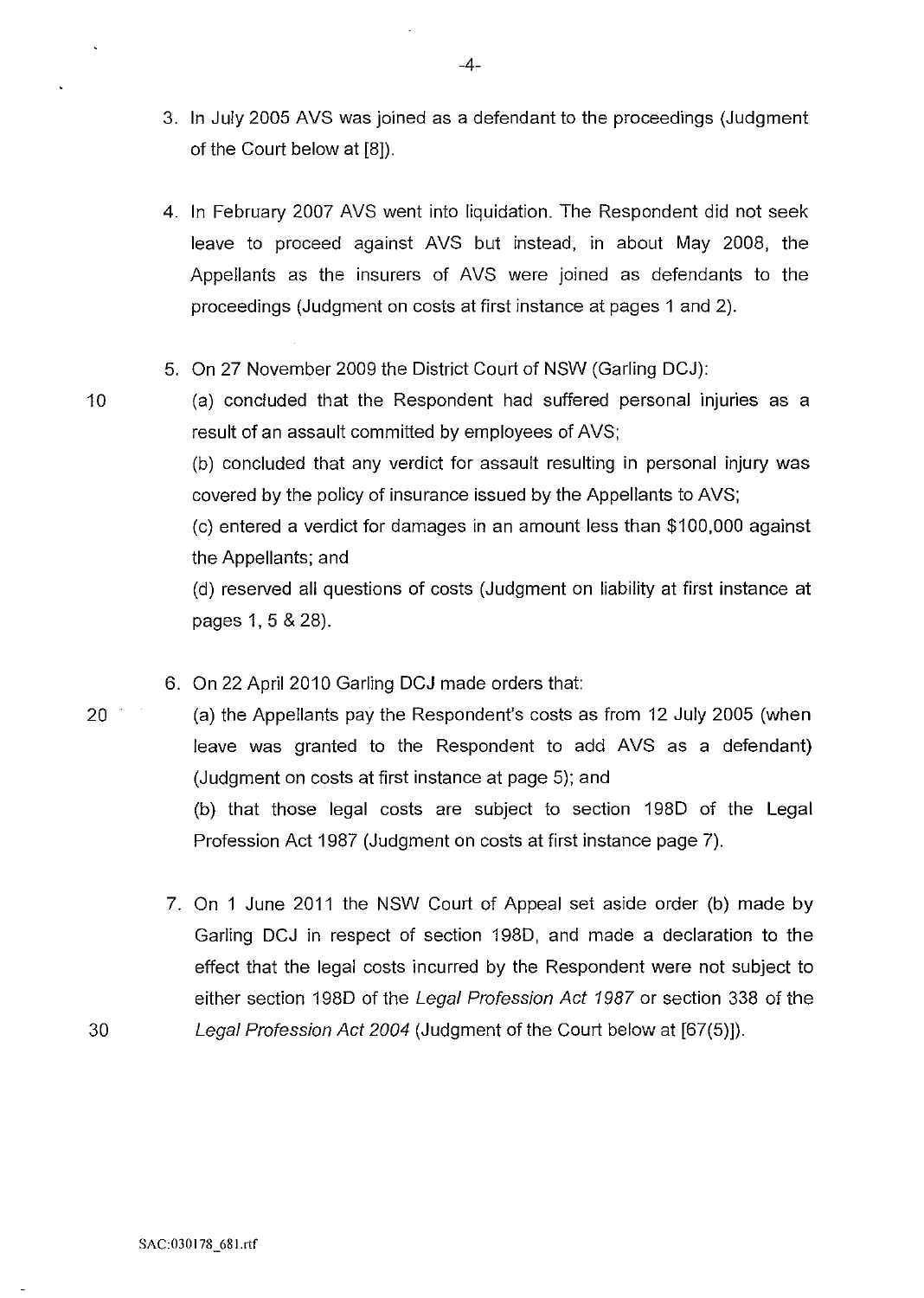### **Part VI:**

- 1. The central issue in this case is whether the Respondent's claim is a claim "for personal injury damages" within the meaning of either section 1980 of the 1987 Act or section 338 of the 2004 Act. If it is such a claim, then because damages were recovered in an amount less than \$100,000, the legal costs which may be recovered in connection with the claim are limited under the costs limiting provisions of one or other of those Acts.
- 2. If the Respondent first instructed its lawyers in relation to the matter prior to 10 the commencement of the 2004 Act on 1 October 2005, Part 11 of the 1987 Act continues to apply to the matter (see clause 18 of Schedule 9 to the 2004 Act, which is reproduced at [16] of the Judgment of the Court below). The relevant "matter" should be understood as the Respondent's claim for damages against AVS for the injuries suffered due to the assault.<sup>2</sup> As lawyers were first instructed in that matter before October 2005, Part 11 of the 1987 Act continues to apply to it.
- 3. Relevantly, Division 58 of Part 11 of the 1987 Act, which contains sections 198C to 1981, was introduced by Schedule 2 to the Civil Liability Act 2002. 20 The costs limiting provisions were backdated to commence in respect of legal services provided on or after 7 May 2002 (Judgment of the Court below at [50]).
	- 4. By s 198D a restriction upon legal costs applied if the amount recovered on a claim for personal injury damages does not exceed \$100,000. By section 198C "personal injury damages" was defined to have "the same meaning as in the Civil Liability Act 2002". Sub-section 198C(2) provided that the Division did not apply to certain categories of costs, none of which are relevant to this case.

30

5. The Civil Liability Act, which commenced (with retrospective operation) on 20 March 2002, contained a definition of "personal injury damages" in s 3.

<sup>&</sup>lt;sup>2</sup> See the view expressed by Hodgson JA in the Court below at [2]; compare Basten JA at [23].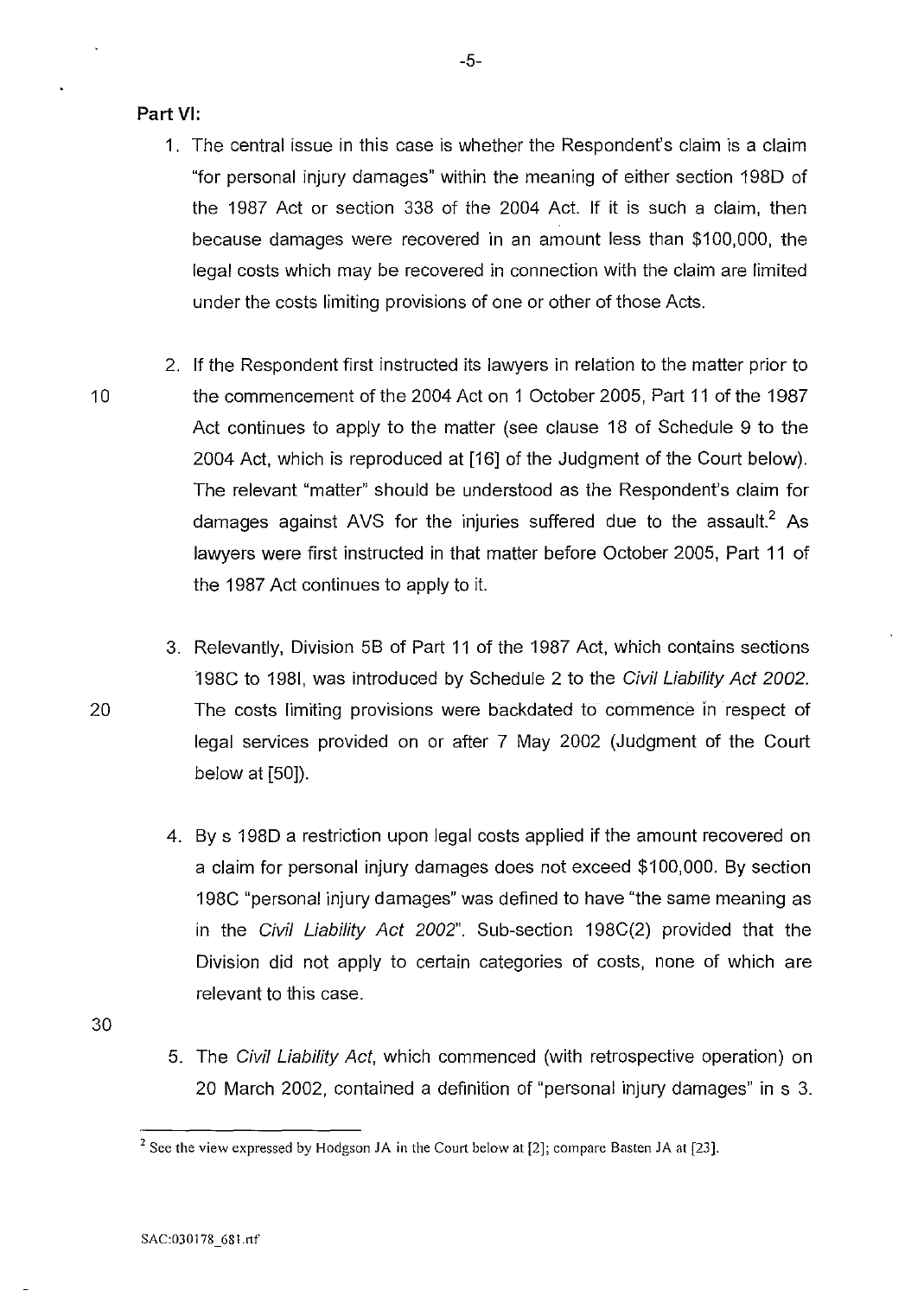The expression was defined "in this Act" to mean "damages that relate to the death of or injury to a person caused by the fault of another person". ("Fault" was defined to include an act or omission.)

- 6. The clear words of s 198C of the 1987 Act had the effect that "personal injury damages" in Division 5B had the same meaning as that expression had in the Civil Liability Act. By section 3 of that Act, the meaning "in this Act" was "damages that relate to the death of or injury to a person....". It follows that (subject to sections 198E to 198G, none of which are relevant 10 to this case) the costs limitations imposed by section 1980 applied where the amount recovered on a claim for such damages did not exceed \$100,000, unless such costs fell within the categories specifically identified in section 198C(2). The view of Campbell JA in **State of NSW v Williamson** [2011] NSWCA 183 at [83] to this effect is correct.
- 7. It is not to the point that certain awards of personal injury damages (including awards where the fault concerned is an intentional act done with intent to cause injury) were excluded from the operation of Part 2 of the Civil Liability Act. The meaning of the expression "personal injury damages" 20 is not affected by that circumstance. Part 2 dealt with the manner in which damages were to be assessed (see section 9(2) of the Civil Liability Act). As Campbell and Macfarlan JJA noted in **State of NSW v Williamson**  (supra) at  $[32]$ , $[34]$ , $[38]$ , $[103]$ - $[104]$  &  $[118]$ , the scope of application of a concept is not the same as the meaning of a concept. This is particularly so when the concept is the subject of a specific definition. It is the definition which provides the meaning.
- 8. This position was not affected by amendments later made to the Civil Liability Act, including those introduced in December 2002 by the Civil 30 Liability Amendment (Personal Responsibility) Act 2002 (NSW). The concept of "personal injury damages" was henceforth defined "in this Part" (i.e. Part 2) to mean "damages that relate to the death of or injury to a person" (see s 11 ). At the time these amendments were made the definition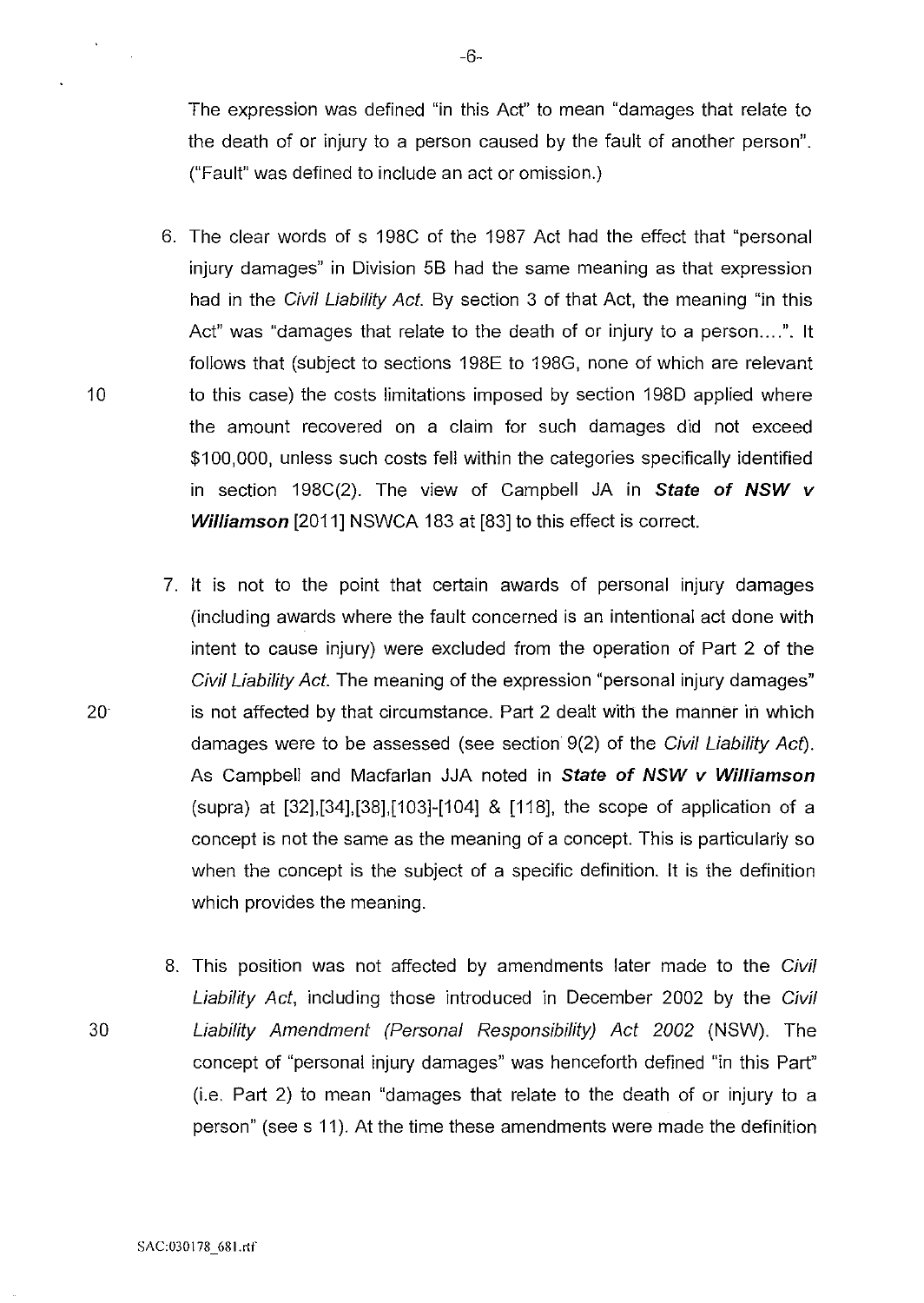of "personal injury damages" in section 198C of the 1987 Act was amended so that the expression had "the same meaning as in Part 2 of the Civil Liability Act 2002". (A definition in the same terms was later found in s 337(1) of the 2004 Act.) This consequential amendment of the 1987 Act merely reflects the circumstance that the definition of "personal injury damages" in the Civil Liability Act now gave the concept a meaning in Part 2 of the Act rather than a meaning in the Act generally. There is no reason to think that Parliament intended, by these changes, to alter the costs provisions of the 1987 Act. (The justices in the Court below did not discern 10 any such intention: see Judgment of the Court below at [54],[59]-[60] &  $[80]$ <sup>3</sup>

- 9. Regardless of whether the 1987 Act or the 2004 Act was applicable, the Court below should have held that the relevant costs limitations applied to the Respondent's claim, which was a claim for damages that relate to injury to a person. ("Injury" has at all times been defined in the Civil Liability Act to include "impairment of a person's physical or mental condition"). Such a claim falls within the definition of "personal injury damages" in the Civil Liability Act, whether the section 3 definition prior to 6 December 2002, or 20 the s 11 definition from 6 December 2002, and hence is a claim for personal injury damages within the meaning of section 198D of the 1987 Act, and section 338 of the 2004 Act. As the costs of the Respondent's claim do not fall within any of the categories excluded from the costs limitations regime (by section 198C(2) of the 1987 Act, or by section 337(2) of the 2004 Act), and as the amount recovered was less than \$100,000, those limitations apply.
- 10. Basten JA (with whom Hodgson JA agreed) in the Court below concluded at [49] that the preferable view of the definition of "personal injury damages" 30 in section 198C is that it took into account "the meaning of the term, not merely in the definition, but also by reference to the application section, of the Civil Liability Act" (see also Basten JA at [35] & Sackville AJA at [71]).

-7-

 $3$  See also Campbell JA in State of NSW v Williamson (supra) at [101].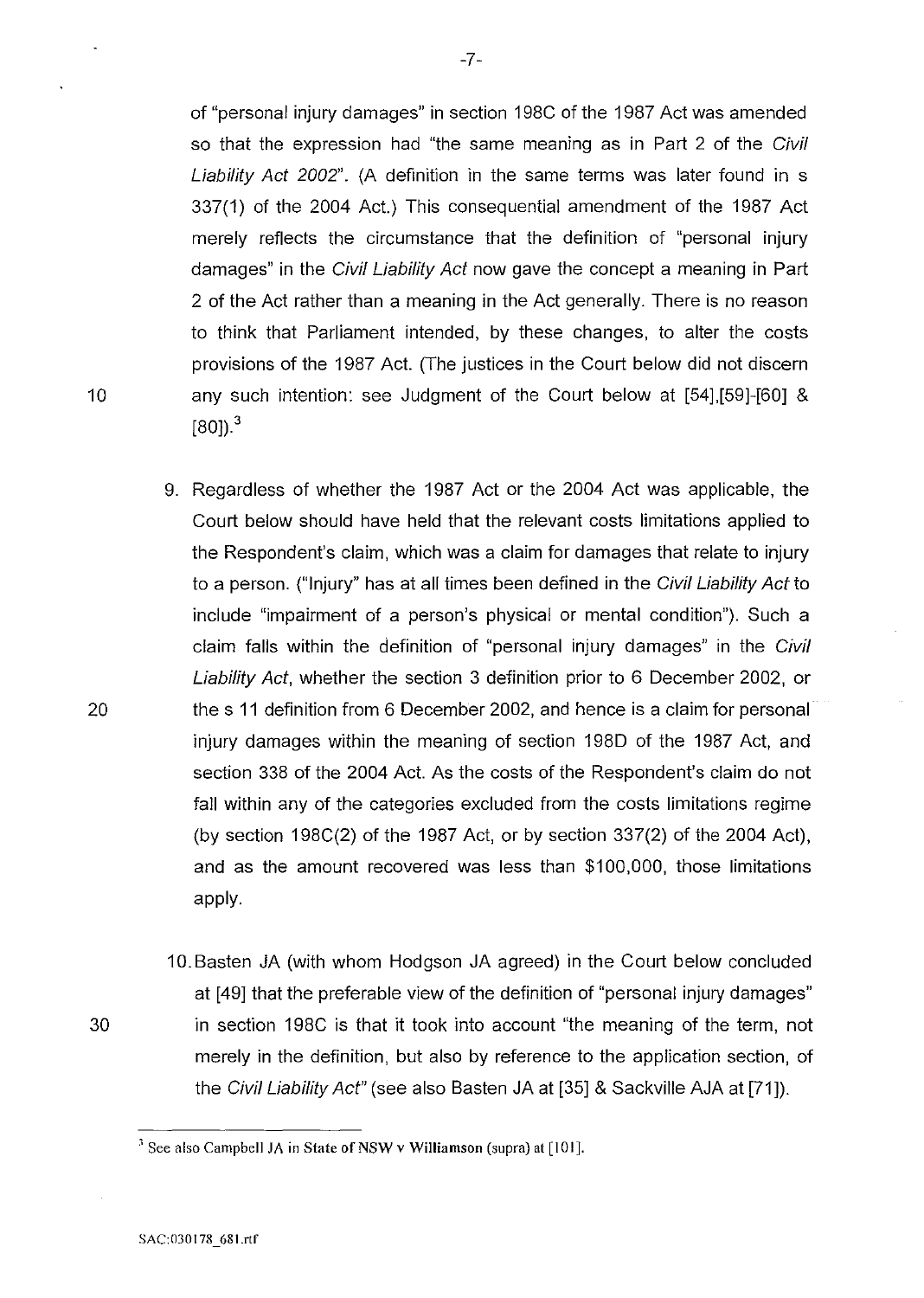- 11. However, the "application section" of the Act does not serve to provide the meaning of the term; it serves to define an area of operation for the term, whose meaning is specifically defined elsewhere in the Act.
- 12. **Producers' Co-operative Distributing Society Limited v Commissioner of Taxation (NSW)** (1944) 69 CLR 523, (1947) 75 CLR 134 is of limited assistance in the present case. The required task here is the ascertainment of the meaning which "personal injury damages" has in the Civil Liability Act (or in Part 2 of the Civil Liability Act). The context in which the definition of the expression appears in that Act does not provide any basis to interpret the meaning of the expression as anything other than that which arises from the ordinary meaning of the words of the definition itself. This case is not like Henry v Motor Accidents Insurance Board [2005] TASSC 62 where the words "in any practice" in the definition of "motor vehicle race" were given a meaning by reference to the purposes of the statute in which the definition appeared. The approach taken in **Henry** (supra) does not justify using the scope of operation of the expression "personal injury damages" to ascertain the meaning of the expression.
- 13. Basten JA also supported his conclusion on the basis that the specific exclusions from the costs restrictions set forth in section 198C (2) were directed to separate costs-capping regimes and were probably included merely out of an abundance of caution (see at [58] & [59]). In fact, some of those exceptions were not the subject of separate costs-capping regimes (eg claims under the Motor Accidents Act 1988, or claims as referred to in the Dust Diseases Tribunal Act 1989). In any event, as Sackville AJA recognised at [78], even if the specific exclusions were inserted out of an abundance of caution, it is curious that section 198C (2) (which was inserted by the Civil Liability Act itself) made no reference to claims founded on an intentional act even when such claims were expressly referred to in section 9(2)(a) of the Civil Liability Act itself.

20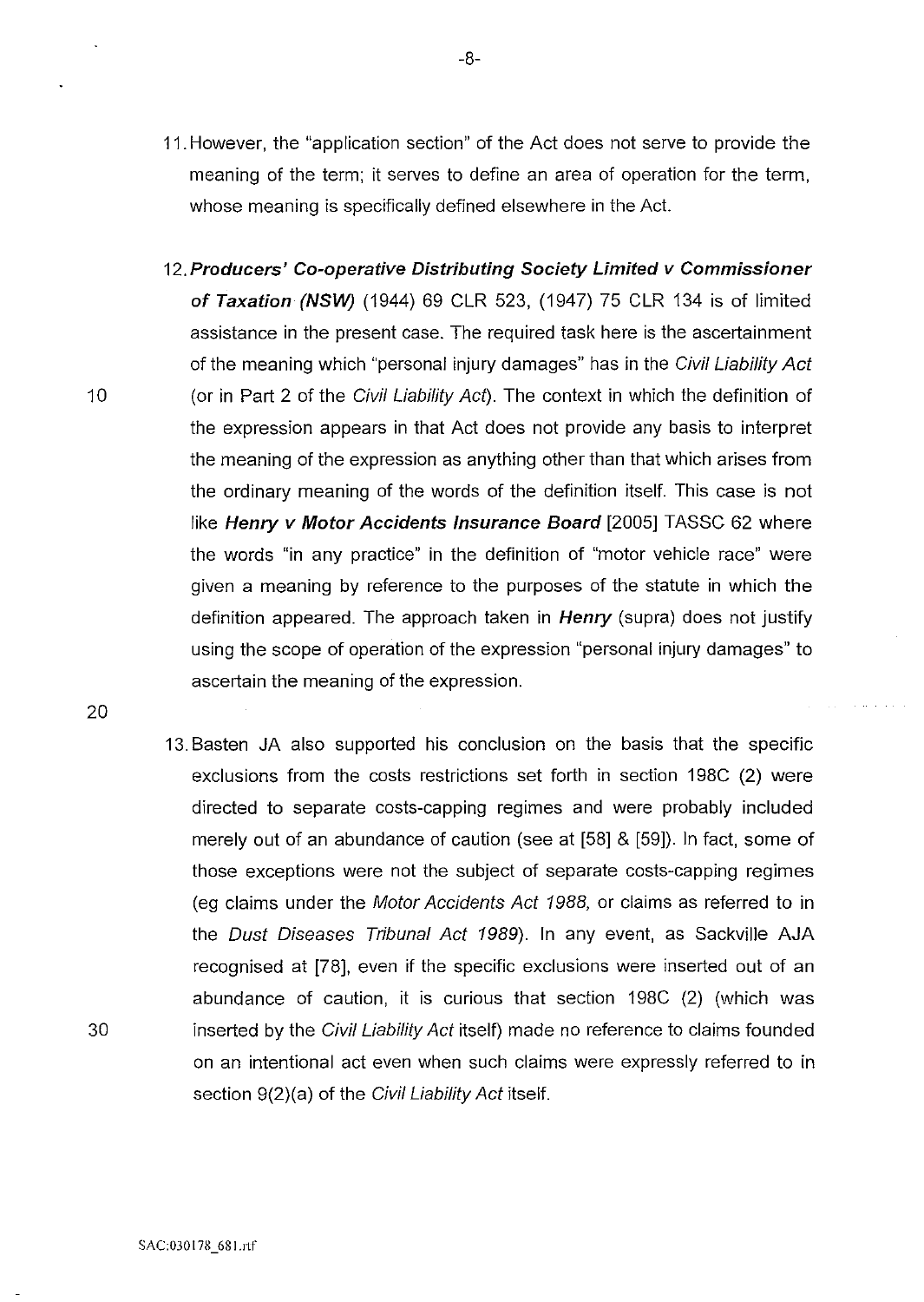- 14. The approach of the Court below effectively treated the express exceptions to the costs regime as otiose. The provisions of section 198C (2) (and later section 337(2) of the 2004 Act) should instead have been construed as having work to do in specifying the exceptions to the costs regime.
- 15. The approach of the Court below gave insufficient weight to the statutory language, the ordinary meaning of which plainly indicated that the Legal Profession Acts were employing the meaning of an expression found (and clearly defined) in another Act. In these circumstances, there was an overreadiness on the part of the Court below to resort to extrinsic materials in an effort to discern an intended meaning other than the ordinary meaning conveyed by the statutory language (see **Saeed v Minister for Immigration & Citizenship** (2010) 241 CLR 252 at [33]-[34]).
- 16.1n any event, the policy reasons cited in the Court below (eg at [49] & [73]) are somewhat vague, and are not a firrn basis upon which to conclude that a meaning other than that given by the definition in the Civil Liability Act was intended. Indeed, in so far as any underlying statutory purpose can be identified from the extrinsic materials,<sup>4</sup> there is nothing inconsistent with the construction favoured by the Appellants.
- 17. The Second Reading speech given by the Premier on 28 May 2002 in relation to the Civil Liability Bill (parts of which are referred to by Basten JA in the Court below at [46]-[48]) establishes that the Bill was to implement "stage one of the Government's tort law reform programme", with stage two (which would introduce broad-ranging reforms to the law of negligence) to be dealt with in the next session of the Parliament. The Premier referred specifically to the exclusion of awards of damages with respect to intentional acts done with intent to cause injury. He stated that such exclusion "ensures that the compensation for injuries arising from serious criminal acts is not limited by the Bill".

10

20

<sup>&</sup>lt;sup>4</sup> See Newcastle City Council v McShane (2005) 65 NSWLR 155 at [20]-[33] for a discussion of the **extrinsic materials. At [23] Mason P noted the difficulty involved in identifying particular purposes of legislation as wide ranging as the Civil Liability Act.**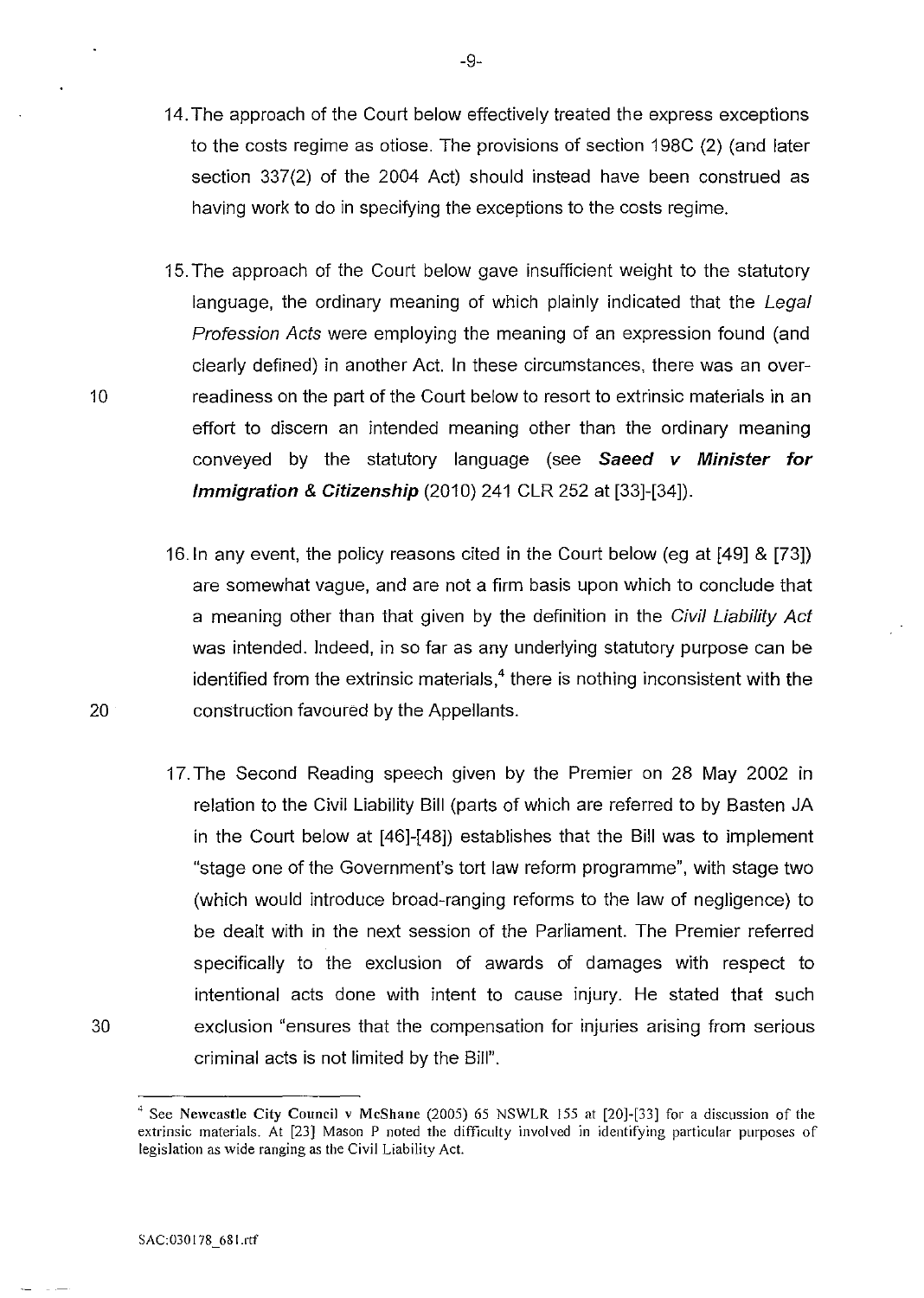- 18. In relation to the amendments to the Legal Profession Act, the Premier referred to "the cap on plaintiff lawyers' costs" and the fact that the cap had "been extended to defendant lawyers' costs". It was asserted that the cap on fees "will promote efficiency on the part of the legal profession and help to contain claims costs". Further, after describing a power to regulate lawyers' fees as a "consumer protection measure"<sup>5</sup> the Premier stated that: "These provisions in the bill will contain legal costs, while protecting clients".
- 10 19.There is no inconsistency between a policy of not limiting compensation to persons who are injured by intentional acts, and a policy of limiting legal costs in small injury claims. Both policies can be seen as broadly beneficial to the victims of intentional torts such as assaults, and to the public generally.
	- 20. The Civil Liability Act, as originally enacted in 2002, was intended to implement stage one of the Government's tort law reforms. Provision was made (in the Civil Liability Act itself) in relation to certain awards of personal injury damages; provision was also made (through the insertion of new provisions in the Legal Profession Act) in relation to legal costs in certain personal injury damages claims. These provisions, located in different statutes, served different purposes, but in each case utilised the very same concept, namely, "personal injury damages", as a basis for their operation.
	- 21. The concept is employed in Part 2 of the Civil Liability Act to identify awards of damages which are, subject to the exceptions which are identified,<sup>6</sup> subject to the damages regime contained in Part 2.
	- 22. The concept is employed in the Legal Profession Acts to identify claims the costs of which are, subject to the exceptions which are specified,<sup> $7$ </sup> subject to the costs limiting regime contained in those Acts.<sup>8</sup>

*<sup>5</sup>***It was envisaged that it may become necessary to place restrictions upon the fees which lawyers could recover from clients even where the costs were the subject of a costs agreement.** 6 Initially by s 9(2), and from 6 December 2002 by ss I lA( I) and 3B(I).

20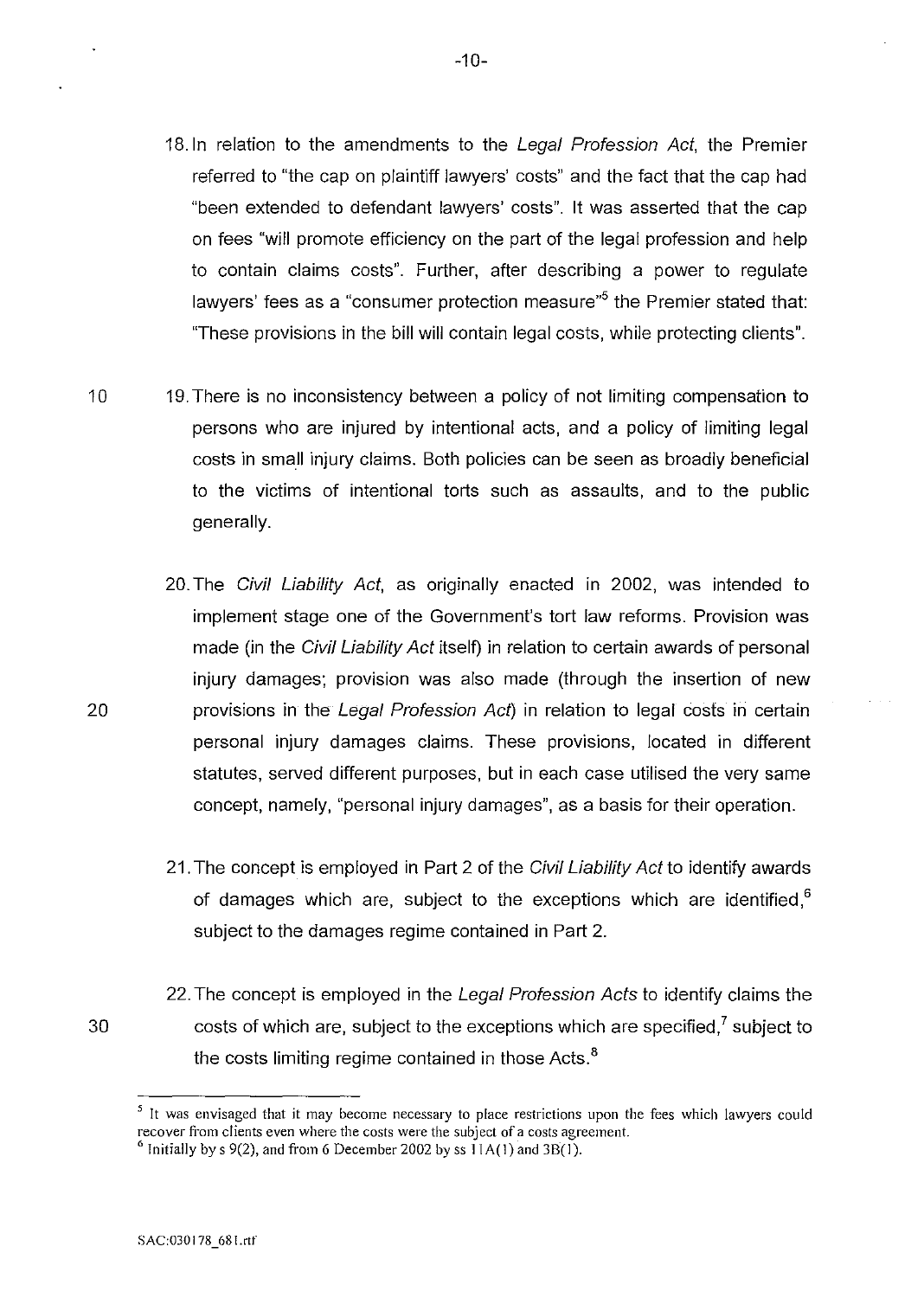**Part** VII:

- 1. A: Prior to 6 December 2002: Division 58 of Part 11 of the Legal Profession Act 1987 ("the 1987 Act"), consisting of sections 198C to 1981, was inserted by Schedule 2 to the Civil Liability Act 2002. Although the Civil Liability Act commenced with retrospective effect on 20 March 2002, Division 58 of the 1987 Act did not apply in respect of legal services provided before 7 May 2002.
- 10 2. Section 198C (2) provided: "This Division does not apply to the following costs ... ".
	- 3. Section 198D(1) provided: "If the amount recovered on a claim for personal injury damages does not exceed \$100,000, the maximum costs for legal services provided to a party in connection with the claim are fixed as follows:...".
- 4. Section 198C(1) contained a definition of "personal injury damages", viz, "In this Division: .... personal injury damages has the same meaning as in the 20 Civil Liability Act 2002."
	- 5. Section 3 of the Civil Liability Act contained a definition of "personal injury damages", viz, "In this Act:... personal injury damages means damages that relate to the death of or injury to a person caused by the fault of another person."
	- 6. In Part 2 of the Civil Liability Act section 9(1) provided: "This Part applies to and in respect of an award of personal injury damages, except an award that is excluded from the operation of this Part."
- 30
- 7. Section 9(2} provided: "The following awards of damages are excluded from the operation of this Part:

 $7$  By s 198C(2) of the 1987 Act, and by s 337(2) of the 2004 Act.

<sup>&</sup>lt;sup>8</sup> Contained in Division 5B of Part 11 of the 1987 Act; and Division 9 of Part 3.2 of the 2004 Act.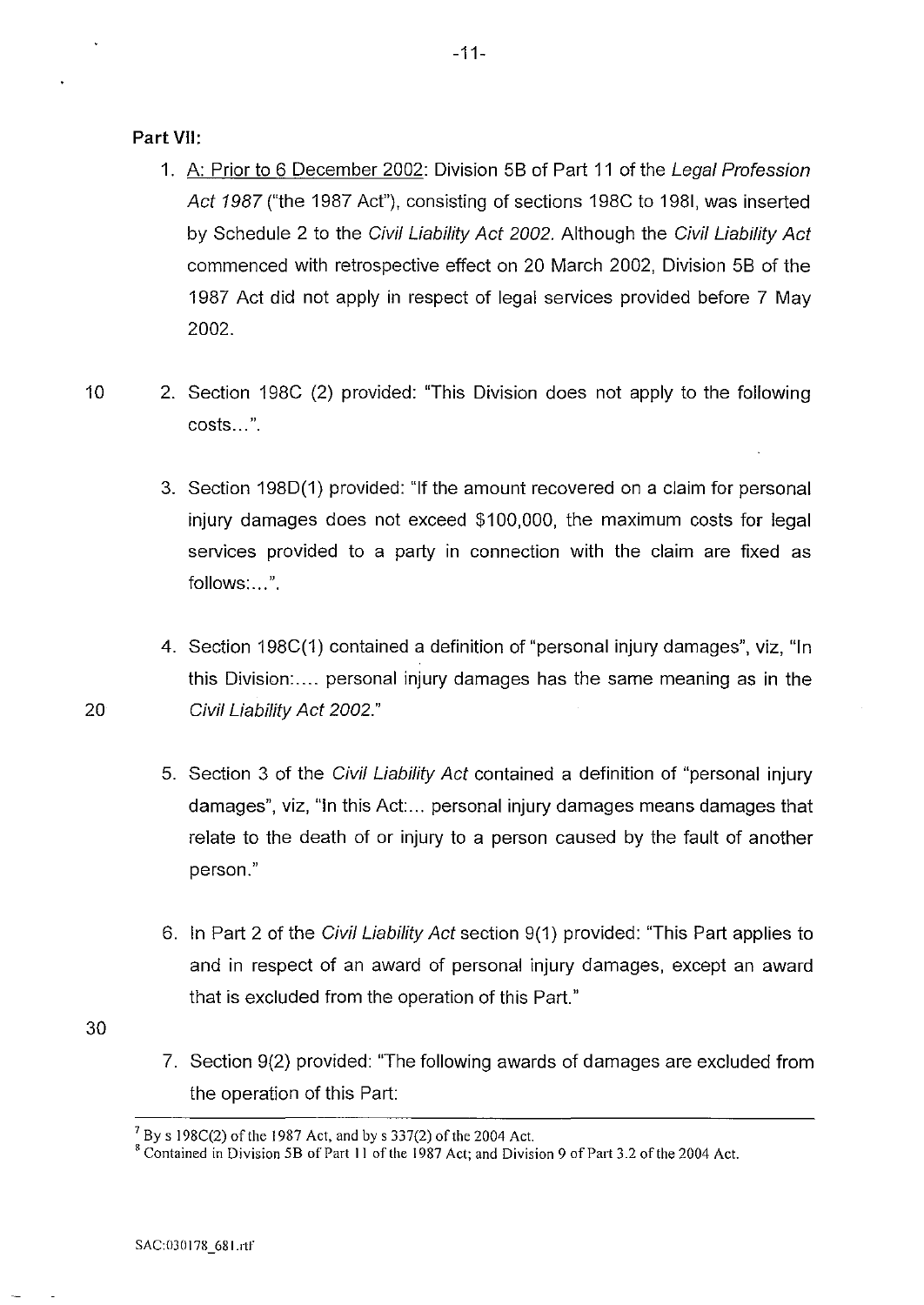- (a) an award where the fault concerned is an intentional act that is done with intent to cause injury or death or that is sexual assault or other sexual misconduct, ... ".
- 8. B: From 6 December 2002 until 1 October 2005: The Civil Liability Amendment (Personal Responsibility) Act 2002 commenced on 6 December 2002. By Schedule 2, various consequential amendments were made to the Civil Liability Act.
- 10 9. Section 9 was omitted, and a new section 11A was inserted which provided, in sub-section (1): "This Part applies to and in respect of an award of personal injury damages, except an award that is excluded from the operation of this Part by section 3B."
- 1 O.A new section 3B provided, in sub-section (1 ): "The provisions of this Act do not apply to or in respect of civil liability (and awards of damages in those proceedings) as follows: (a) civil liability in respect of an intentional act that is done with intent to cause injury or death or that is sexual assault or other sexual misconduct  $-$  the whole Act except Part 7 (Self-defence and 20 recovery by criminals) in respect of civil liability in respect of an intentional act that is done with intent to cause injury or death,....".
	- 11. The definition of "personal injury damages" was omitted from section 3 and a new definition was inserted into the new section 11 (found in Part 2 of the Act), viz, "In this Part:... personal injury damages means damages that relate to the death of or injury to a person".
- 12. With the exception of section  $3B(1)(a)$ , the provisions of the Civil Liability Act set out above remain in that form today. The amendment to section 30 3B(1)(a) is dealt with at D below.
	- 13. By Schedule 4 to the Civil Liability Amendment (Personal Responsibility) Act, the definition of "personal injury damages" in section 198C(1) of the

SAC:030178 681.rtf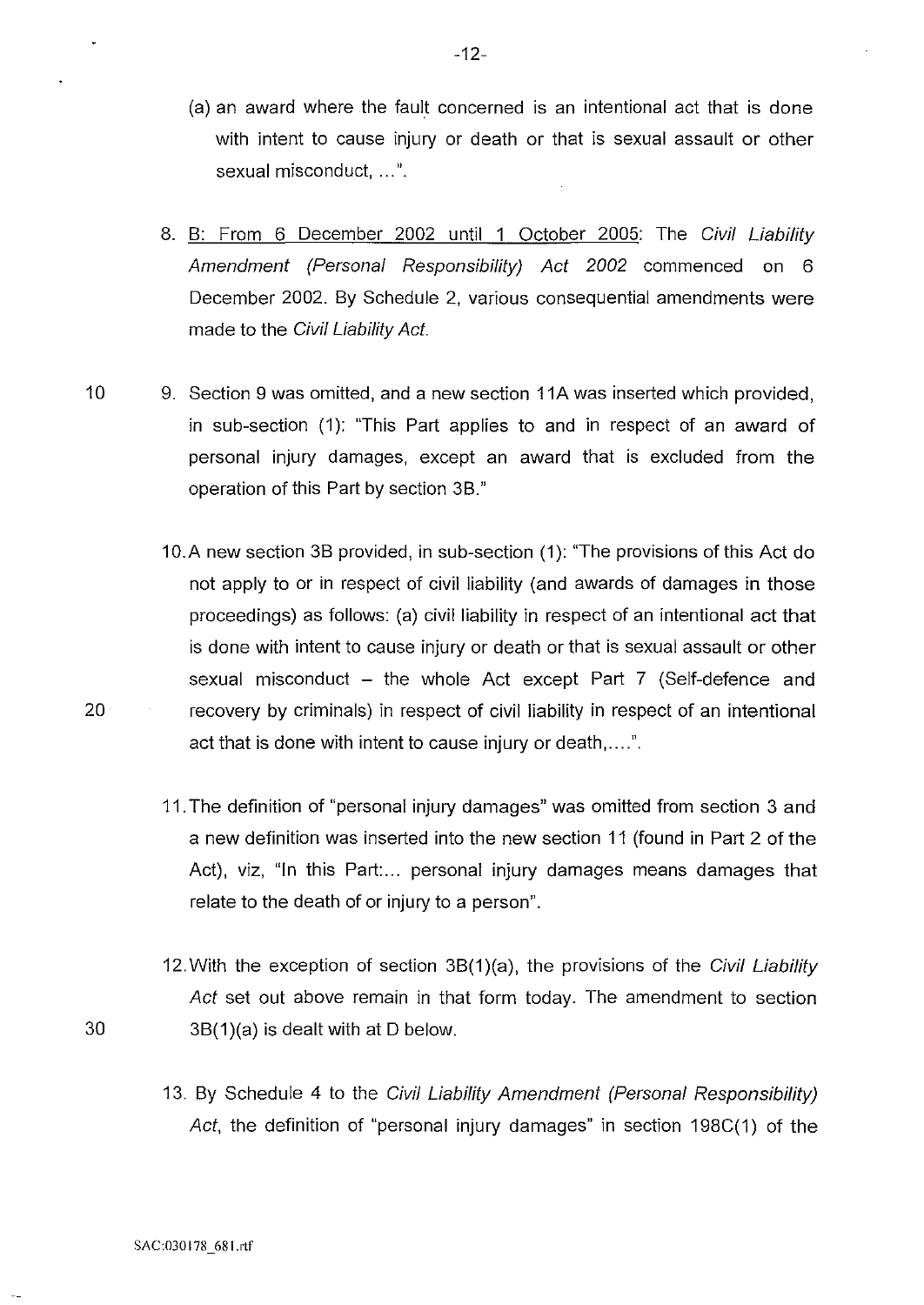1987 Act was replaced with a new definition, viz, "personal injury damages has the same meaning as in Part 2 of the Civil Liability Act 2002."

- 14. C: From 1 October 2005: The 1987 Act was repealed by the Legal Profession Act 2004 ("the 2004 Act") which commenced on 1 October 2005. Provisions substantially the same as those in Division 58 of Part 11 of the 1987 Act were included in Division 9 of Part 3.2 of the 2004 Act.
- 15. Section 337(2) provided: "This Division does not apply to the following 10 costs: .... ".
	- 16. Section 338(1) provided: "If the amount recovered on a claim for personal injury damages does not exceed \$100,000, the maximum costs for legal services provided to a party in connection with the claim are fixed as follows:...".
	- 17.Section 337(1) contained a definition of "personal injury damages", viz, "In this Division: ..... personal injury damages has the same meaning as in Part 2 of the Civil Liability Act 2002".

- 18. The provisions of the 2004 Act set out above remain in that form today.
- 19. The 2004 Act contained transitional provisions in Schedule 9. Relevantly, item 18(1) provided: "Subject to subclauses (2) and (3), Part 3.2 of this Act applies to a matter if the client first instructs the law practice on or after the commencement day, and Part 11 of the old Act continues to apply to a matter if the client first instructed the law practice in the matter before that day."
- 30 20. D. Civil Liability Amendment Act 2006: By Schedule 1 to this Act, which commenced on 20 June 2006, paragraph (a) of section 38(1) of the Civil Liability Act was omitted and replaced with the following provision: " (a) civil liability in respect of an intentional act that is done with intent to cause injury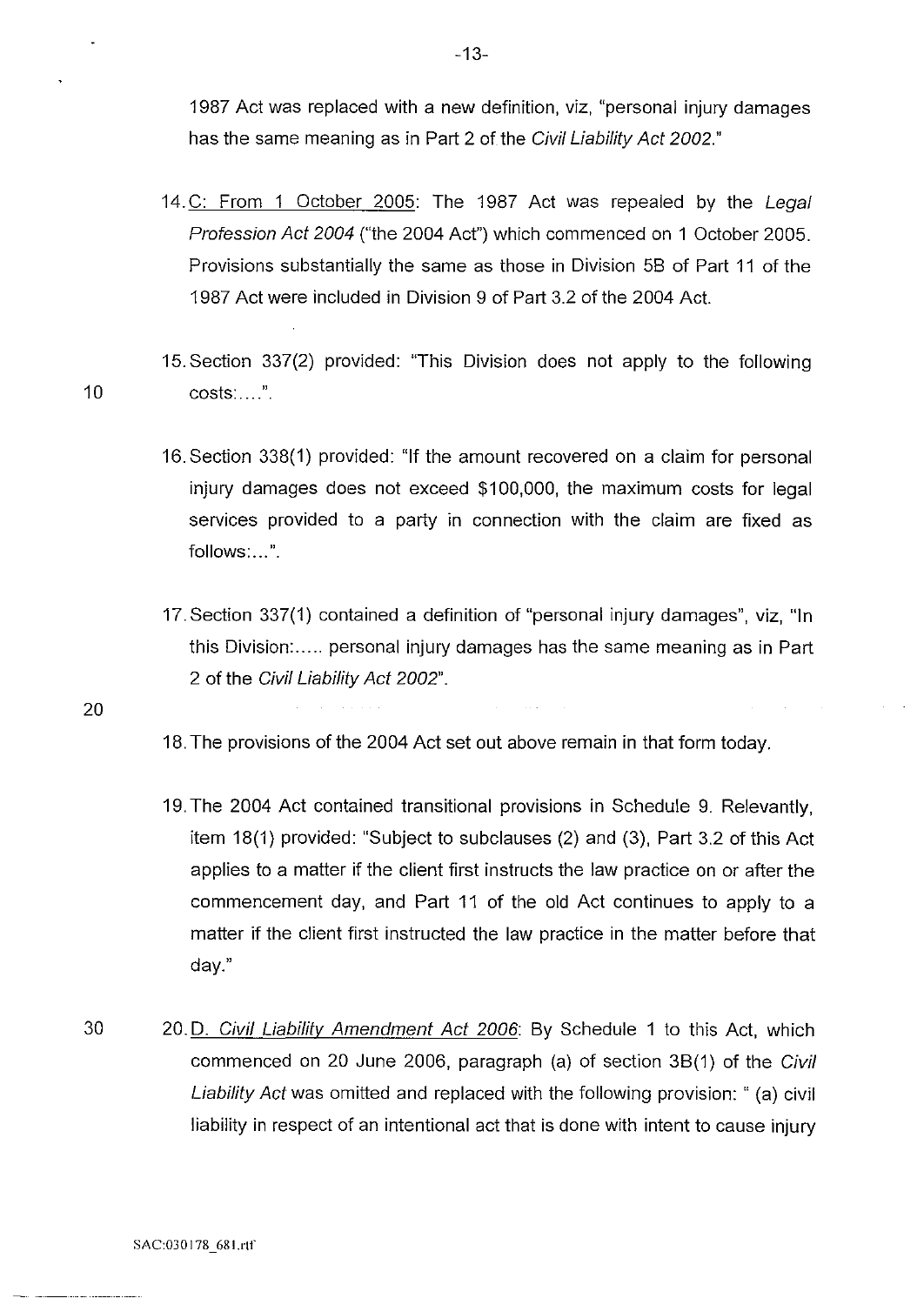or death or that is sexual assault or other sexual misconduct  $-$  the whole Act except:

- (i) section 15B and section 18(1) (in its application to damages for any loss of the kind referred to in section  $18(1)(c)$ , and
- (ii) Part 7 (Self-defence and recovery by criminals) in respect of civil liability in respect of an intentional act that is done with intent to cause injury or death,".
- 21.Section 3B(1)(a) has since been amended by Schedule 1 to the Crimes and 10 Courts Legislation Amendment Act 2006. The words before "the whole Act" have been replaced with: "civil liability of a person in respect of an intentional act that is done by the person with intent to cause injury or death or that is sexual assault or other sexual misconduct committed by the person". By Part 9 of Schedule 1 to the Civil Liability Act, the amendment to s 3B(1)(a) extended to civil liability arising before the commencement of the amendment (on 29 November 2006).

#### **Part** VIII:

1. In the event that the appeal is allowed, the Appellant seeks the following 20 orders:

- (a) Appeal allowed;
- (b) Order that orders (4) to (7) made by the Court of Appeal of the Supreme Court of New South Wales be set aside and in lieu thereof order that the appeal to the Court of Appeal of the Supreme Court of New South Wales be dismissed with costs.

Dated: 22 December 2011

Telephone: (02) 92328771 Facsimile: (02) 92213724 Email: darke@tenthfloor.org